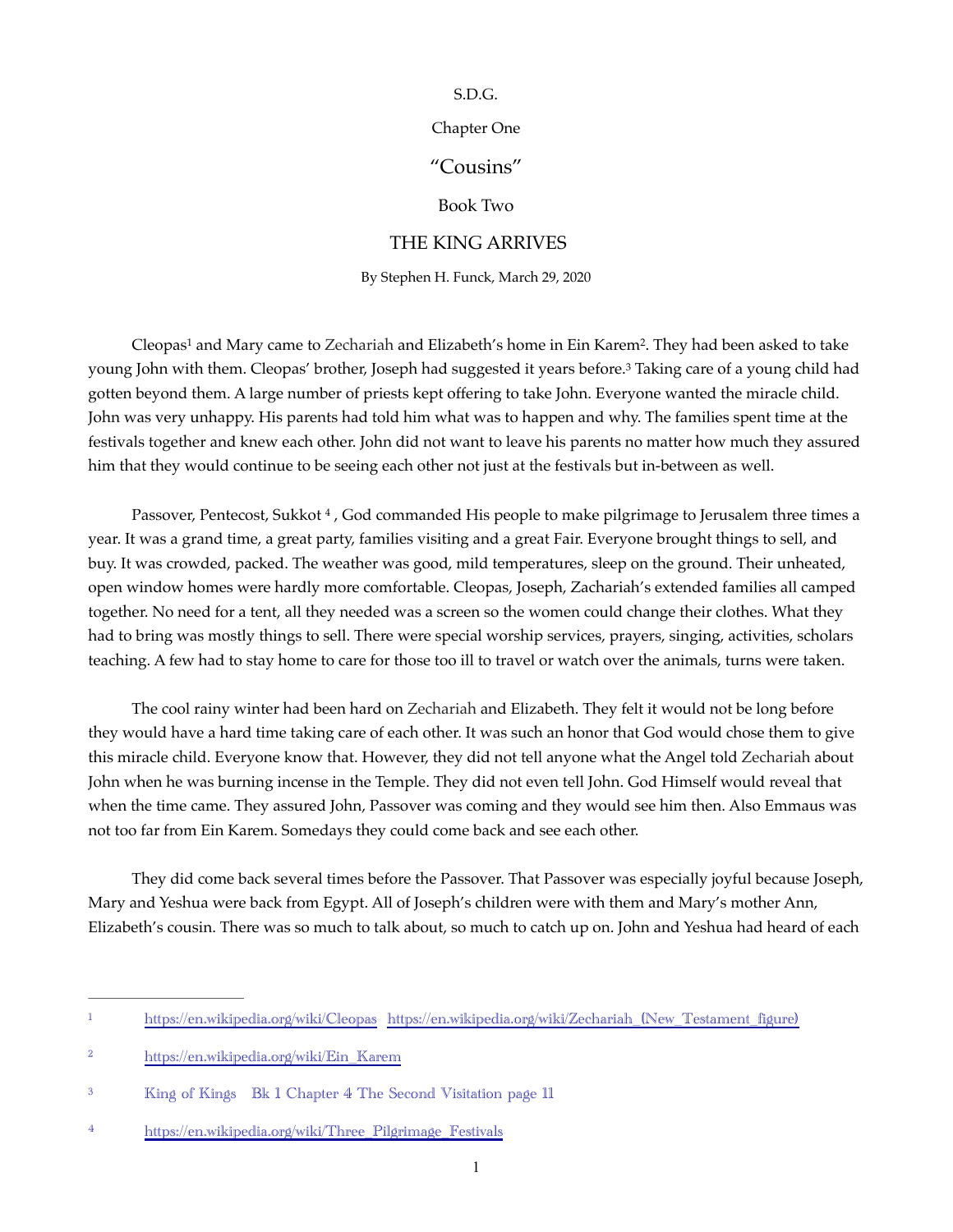<span id="page-1-3"></span>other and got along as small boys do. They overheard their parents talk about adult things. Elizabeth and Zachariah, Ann were honored elders[.](#page-1-0)<sup>[5](#page-1-0)</sup>

They were observed. Men remembered, Zachariah came out of the Temple waving his arms, not talking, Nine moths later, his aged wife had a miracle child. They would be watched. Then they were joined by Mary, Joseph, Yeshua. Who were they? How did they fit in? Questions were asked in Nazareth and later in Bethlehem. Bits and pieces, nothing to put together. Yeshua also was supposed to be a miracle child. His family defended him. No father was known, but Joseph, Cleopas, Zachariah, Joachim Mary's father before he died, all defended him. Mysterious. Actually only a few were watching Yeshua. There was nothing special to see and few cared about anything in Galilee, in Nazareth.

As the years went by Anna, then Zachariah and Elizabeth became too feeble to come to the festivals and finally died. John became comfortable with Cleopas and Mary. He was their oldest child. Yeshua was the youngest for Joseph and Mary. The families were pious, observing all the commandments. In the villages old men taught boys to memorize the Torah and Prophets. It was the only subject to learn. Not all boys studied hard, a few girls hung around at times. Singing Psalms was always fun. Yeshua's oldest brother James was an excellent student. He was becoming a scholar. John was a priest, even though he was being raised in a laborer's home. Yeshua's grandmother was priestly stock but that did not count.

Passover, Pentecost, Sukkot, the festivals were family reunions. John and Yeshua were especially close. They had much in common. They felt the weight of expectations. Their parents said, they did not know what they were to become. They would have to pray to God for guidance. At the proper time the Father Almighty, King of All wisdom would led them. For now and every day they were to do their best, worship, serve and obey. Learning God's scriptures was the key. Do not worry, trust God's unfailing love and mercy. John and Yeshua felt the weight of expectations. As boys do, they wrestled. Sometimes one or the other would win. Boys had contests who could throw the heaviest rock the farthest, pick up the heaviest rock? They helped their fathers.. Students played memory games, one would start a verse and the other tried to complete it. Yeshua won more than he lost. John said "They gathered together to Mizpeh, and drew water, and poured it out before the Lord," Yeshua completed the verse, "And fasted on that day, and said there, We have sinned against the Lord." John joked about the Wisdom of Yeshua ben Sirach<sup>7</sup>[.](#page-1-2) Would Yeshua someday write one Book of the All-Virtuous Wisdom of Yeshua? Yeshua said he didn't expect to, ever. What, when, did the Lord of all reveal what John was to do, to be? John teased Yeshua, how great would he become? What would he do? Yeshua replied, the Father had not revealed anything to him. They both kept praying for wisdom, guidance, protection from error. They prayed that for many years.

<span id="page-1-5"></span><span id="page-1-4"></span>Singing Psalms was just fun. There were old Psalms and new ones. They tried to figure out what the words were referring to, what situation or prophecy was meant. They were specially intrigued by the new Psalm

<span id="page-1-2"></span><https://en.wikipedia.org/wiki/Sirach> [77](#page-1-5)

<span id="page-1-0"></span><https://katachriston.wordpress.com/2011/06/07/richard-j-bauckham-on-the-relatives-of-jesus/> [5](#page-1-3)

<span id="page-1-1"></span><sup>&</sup>lt;sup>[6](#page-1-4)</sup> 1 Samuel 7:6 It was normal for a boy to have memorized the Torah and Prophets. There were other religious books. Some are called Apocrypha and others exist. Some we have only titles or portions.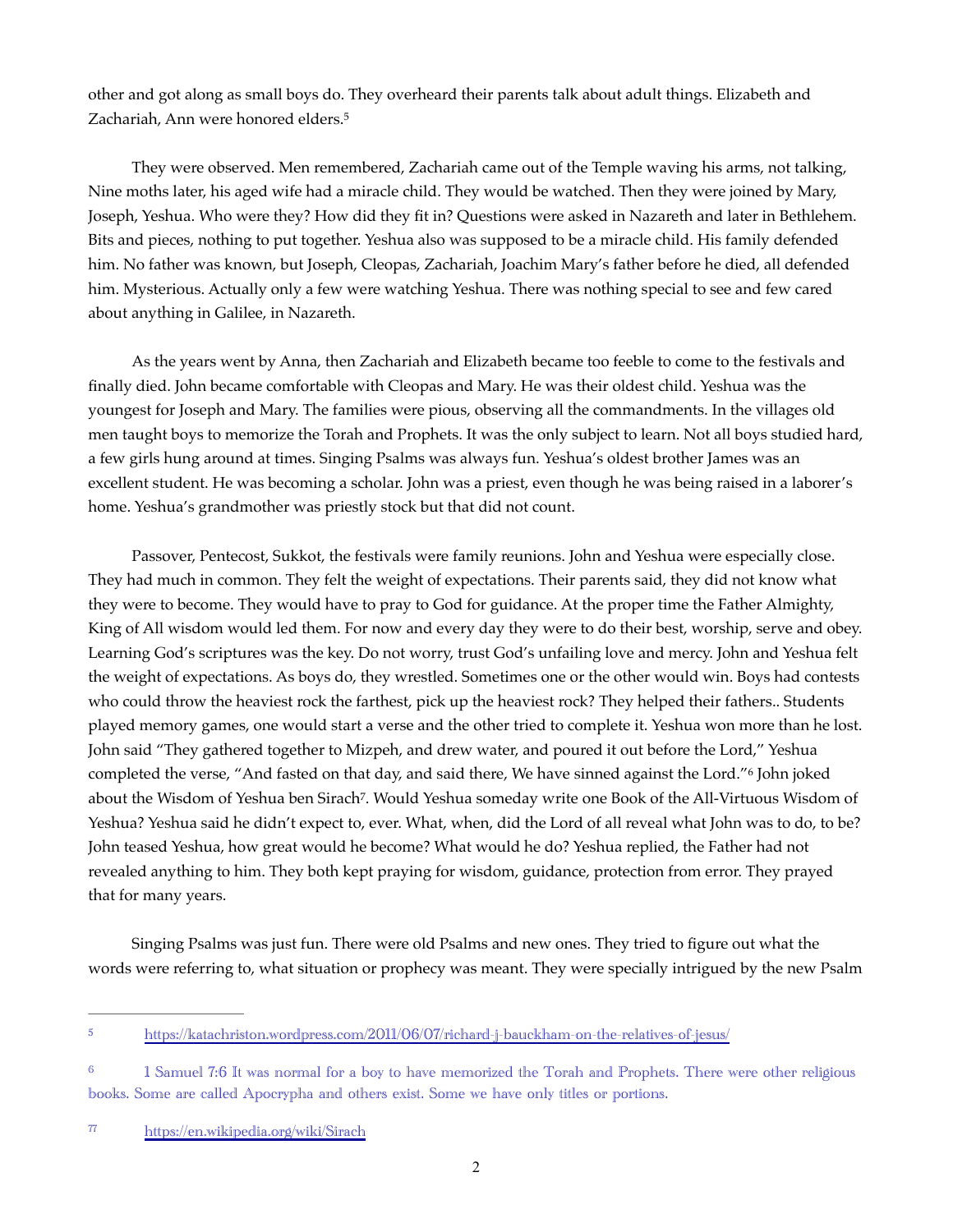<span id="page-2-3"></span>that said: "Thou art a priest for ever after the order of Melchizedek.<sup>[8](#page-2-0)"</sup> Some boys played synagog, taking the different parts. Actually playing soldier was much more popular. Priests from John's father's course would come to talk to him. Cleopas did not permit that when John was young. Later, they came to talk but John tried to keep distant. It was uncomfortable enough to be a miracle child, being someone to be used for their purposes was worse. John would make his own way, prayerfully God's way.

The Nazareth synagog had a regular place near the top of the Mount of Olives. Synagogs kept the regular daily prayer services, they did at home. Men did take turns attending the services in the Temple. Since there were far more pilgrims than what would fit in the Temple Courts, only a few went any one time, some women too. Those services were glorious. The mount overlooked the Temple Courts. They could see and hear the services in the distance. The olive oil from the mount was reserved for the sacred services in the Temple. The Master of the Oil had divided the mount into sections supervised by his staff, all priests. At the bottom of the hill was the oil press in a cave with room to store many jars of oil. The Master of the Oil would walk through, talking with the pilgrims, making sure everything was good.

<span id="page-2-4"></span>At the bottom of the hill between the brook and Temple wall was one of the great fairs.There were things to buy from all over. The fair by the great palace even had silks, ivory, luxuries from far off lands.<sup>[9](#page-2-1)</sup> Everyone brought things to sell and everyone came to buy. That made packing for the journey easier. They did not have to bring a little of everything. Bring a large amount of what they have to sell and buy the small amounts of what is needed. The heavy oven and cooking pot were left with the steward. Some kept a large mill stone and ground grain for a small portion. The women were very happy they did not need to spend hours each day grinding. It was much more pleasant to spin as they talked with each other.

Some camped on the back side of the mount going down toward the Salt Sea. The animals grazed below them on grass and brush from the winter rains. Most pilgrims came three times a year. They knew how to manage. The Council oversaw and regulated all that needed to be done. Their major issues were behind the scenes determining who and how the profits were spent. This was the major source of income and required major construction. The rebuilding of the Temple , expansion of the Temple platform, and the water supply were only the most visible works.

<span id="page-2-5"></span>James studied with the scholars. He tried the various schools of Pharisees . The Sadducees, did not accept son[s](#page-2-2) of laborers. The Pious Ones<sup>[10](#page-2-2)</sup> appealed to him the most. Their leadership were celibate priests but they had married and laymen on lesser levels. They were deeply concerned with the apostasy of the official priesthood and expected the imminent appearance of the Messiah in judgment and restoration of righteousness. James followed the usual route, traveling, teaching in synagogs and at the festivals. He acquired a good reputation

<span id="page-2-0"></span><sup>&</sup>lt;sup>[8](#page-2-3)</sup> Psalm 110 The Dead Sea scrolls have the first three books of Psalms up to Psalm 90. The rest were not fixed in the Canon until later. It seems the whole Psalms was set before the destruction of the Temple in 70 A.D. See [http://thesignofconcord.com/uploads/The\\_Psalm\\_and\\_Qumran.pdf](http://thesignofconcord.com/uploads/The_Psalm_and_Qumran.pdf)

<span id="page-2-1"></span><sup>&</sup>lt;sup>9</sup> [http://thesignofconcord.com/King\\_of\\_Kings\\_Suppl\\_s.php](http://thesignofconcord.com/King_of_Kings_Suppl_s.php) "What was it like to be a Passover Pilgrim?".

<span id="page-2-2"></span><https://en.wikipedia.org/wiki/Essenes>[10](#page-2-5)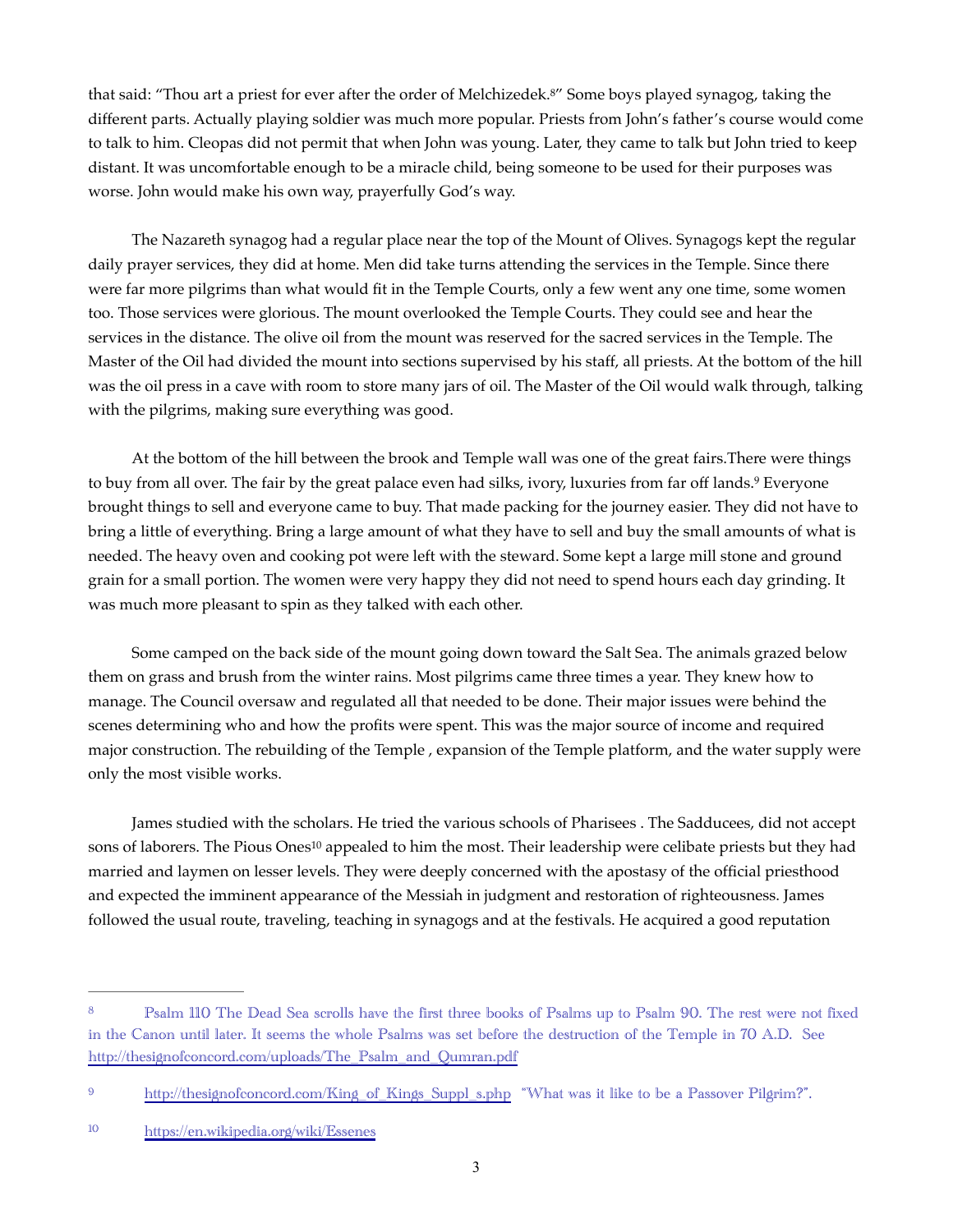<span id="page-3-1"></span>among the Pious Ones and outsiders. When people heard James was speaking at a synagog of the Pious, there was always a crowd. In time he became highly regarded and was called James the Righteous.<sup>[11](#page-3-0)</sup>

John and Yeshua would worship in the Temple. That usually meant being far back in the crowd. Sometimes they could glimpse through the gates to see inside the Middle or Inner Court. The heralds repeated the words of liturgy and readings. The Trumpets, musicians and choir were drowned out by the 150,000 voices of the great congregation. The most prominent teachers had regular places in the Temple court for their followers. Outside the Temple Courts, synagogs had different speakers either a visiting scholar or one of their own leaders. The great houses of the members of the Sanhedrin featured more speakers. Some places were by invitation only, political intrigue.

Yeshua and John especially like to listen to the merchants pilgrims that came from far away.They came from Spain, North Africa, Yemen, Aksum, and across the sea from Cochin India. Beyond Babylon, beyond the Medes and Parthians were the trading cities of the silk road. All across the Diaspora the hope was to celebrate Passover in Jerusalem once in a lifetime. The merchants had endured long and expensive journeys and still faced the return. They carried the news of the world. They told of far off religions, stories of great birds and beasts, spirits and lamps. Yeshua learned the wisdom and folly of the world. Some synagogs featured the ideas of Greek Philosophers. Some took the new ideas as reasons to reject the old faith, others tried to merge them all together. New books, new psalms, new ideas, news of the world, John and Yeshua were fascinated by the tales. They listened carefully and prayed for wisdom, discernment, and understanding. They had long exciting conversations and exhausting, hours of prayer.

Joseph had arranged good marriages for his sons and daughters. Festivals were grand family reunions. When John and Yeshua were of age Cleopas and Joseph talked with them about marriage but both said maybe later. Not to marry was socially unacceptable but the Pious ones, James, did not marry. They considered that a mark of deep devotion to God. John felt he ought to connect with his father's course in the priesthood. He went to them for a number of years. That was not the way. He went to James and spent years with the Pious Ones in the desert. He never did fit in. They knew he was a miracle child destined by God for something.

Yeshua remained in Nazareth working with his father Joseph until he died. Then he took care of his mother. She still sang with the choir in synagog. Yeshua was elected to minor positions but never president. He was respected and quiet. Always helpful, yet there was something about him, different, remote. No one said anything unkind, talked about the old events anymore. John and Yeshua met at the festivals, prayed for wisdom, discernment, and understanding. They had long exciting conversations and exhausting, hours of prayer. They were much alike, set apart from everyone else in the world. They were burdened. They felt the weight of expectations. The silence of the Lord of Heaven was the hardest to bear. What was His will for them? How would they know? Keep praying, serving, doing their best, loving God and loving all God's people.

The Pious ones cut themselves off from the erring, from the Temple priesthood, from the pharisaic houses, from the ways of the world. They were dedicated to be holy before the Lord, uncorrupted by the ways of the world. God, the Messiah, would soon return in judgment, burning the evil in fire and restore the faithful of

<span id="page-3-0"></span> $11$ https://en.wikipedia.org/wiki/James, brother of Jesus